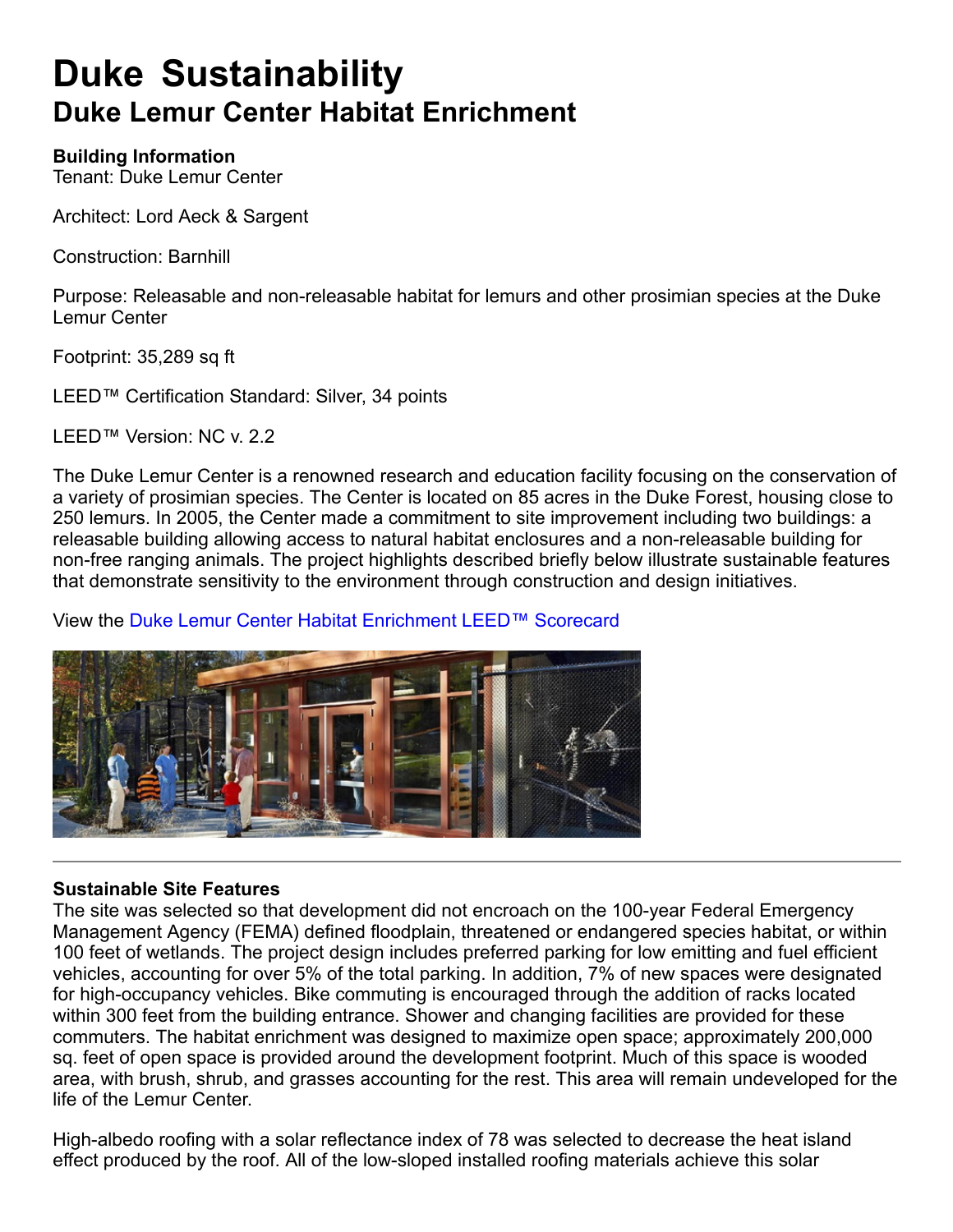### **Water and Energy Efficiency**

In order to reduce water needs for irrigation, drought-resistant native plant materials were selected. Remarkably, the need for an irrigation system was eliminated, necessitating only hand-watering for a maximum of 1 year to establish plant material.

The habitat enrichment was designed for low refrigerant impact. To meet the credit for enhanced refrigerant management under LEED™, a score of fewer than 100 is needed. The project achieved a score of 92.

### **Indoor Air Quality**

During the construction phase, an Indoor Air Quality (IAQ) management plan was taken to prevent jeopardizing IAQ. This included the installation of filter media when heating and air conditioning systems were started, cleaning crews throughout the construction phase, temporary barriers, and material storage in protected/enclosed areas. In addition, a flush-out was performed for a 2-week period prior to use.

Indoor adhesives, sealants, and sealant primer products were selected for low Volatile Organic Compound (VOC) levels. In addition, PPG provided paint and coating products with low VOC levels. Ventilation systems greatly exceed the LEED™-specified standard of achieving over 30% of the ASHRAE set standards. For example, the non-releasable animal holding wings exceed this standard by over 600% via a high outdoor air intake.

Each of the four dedicated work areas has individual thermostats to control HVAC systems and thereby attain the ability to decrease usage based on occupancy. Similarly, there is a 1:1 ratio of occupants to lighting controls, resulting in 100% controllability and reductions in energy usage.

### **Resource Management**

Selected steel and metal-based products included recycled content as high as 99%. For example, steel beams are 60% post-consumer and 38% pre-consumer recycled material. Similarly, steel-based structural angles are 93% post-consumer and 6% pre-consumer recycled. The materials used for enclosing habitats are high in recycled materials as well; animal cage/keeper run fencing is comprised of 75% recycled material.

Regional materials were selected for sustainable design. Concrete was harvested between 360 and 480 miles from the project site, while masonry block and brick was within a 150-mile harvest distance. These three materials comprise most of the building materials, and the three are within a 220-mile manufacturing distance to the project location.

### **Integration of Sustainability in Design & Construction Process**

Storm water from the non-releasable building is captured by either a swale or a piped drainage system, depending on the side of the building. During construction, storm water and erosion were also accounted for through silt fences and diversion ditches to trap sediment. Inlet protection was implemented to control for construction disturbance.

### **Innovation in Design**

The project achieved recognition for exemplary performance in two categories: water use reduction and maximizing open space. A reduction of 42.3% of water usage over baseline was achieved through fixture selection. Over 200,000 square feet of open space promotes biodiversity.